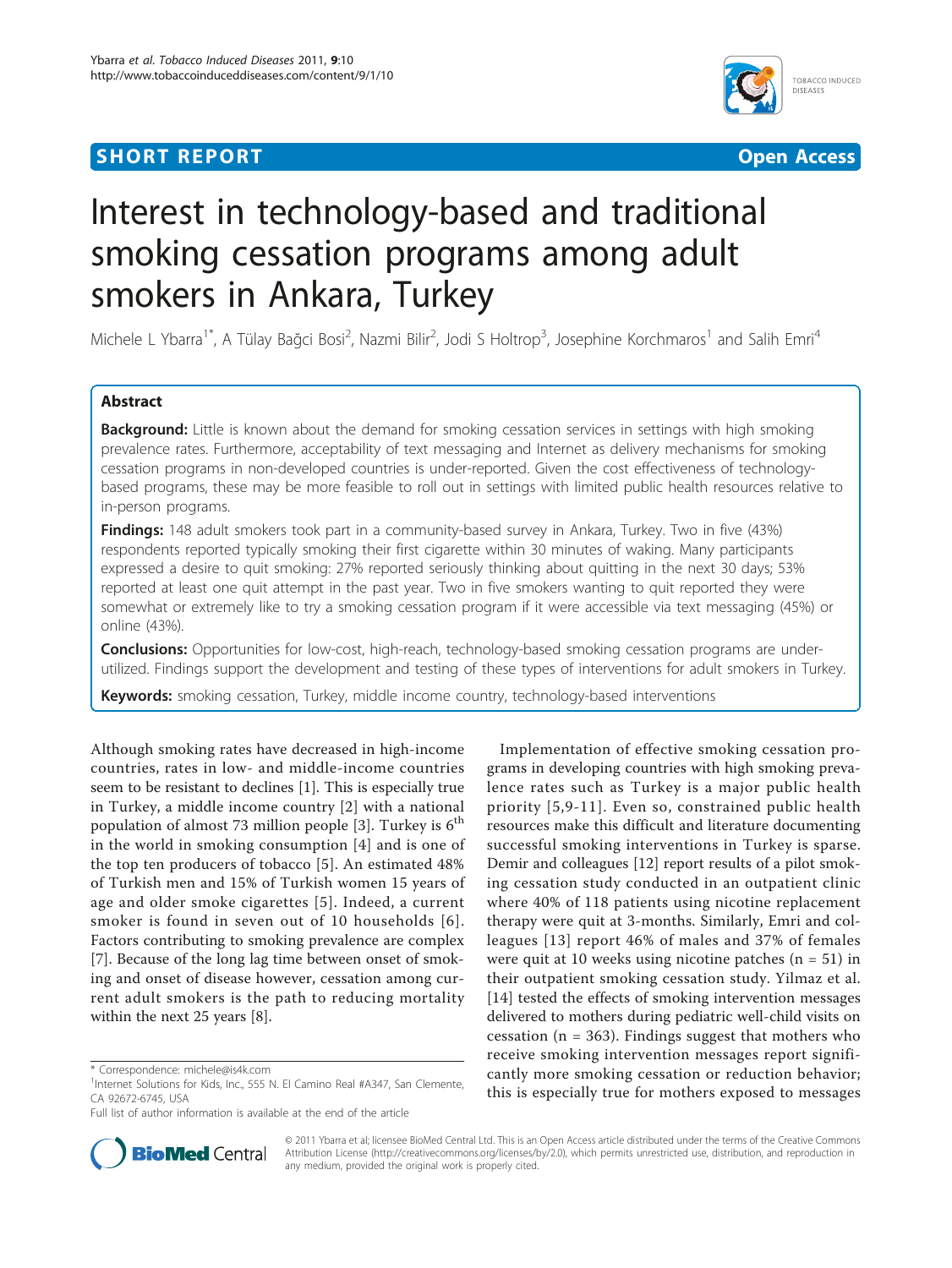that focus on the health consequences for the child. No other cessation studies were found by the authors.

Smoking is culturally and socially acceptable in Turkey [[15-17\]](#page-5-0). Nonetheless, there is suggestion of a strong demand to quit in some subpopulations. Unalacak and colleagues [[18\]](#page-5-0) report that 65% of coal workers who are smokers living in Zonguldak, Turkey want to quit and 60% reported making at least one quit attempt in the previous year. Given the lack of cessation research in Turkey, these data suggest there may be unmet demand for evidence-based smoking cessation programs among current smokers.

Technology, such as Internet and cell phone text messaging, represents a low-cost solution that overcomes many structural challenges and access issues that traditional programs have (e.g., lack of local services, transportation, competition for time otherwise spent on other activities, etc). Text messaging and Internet-based smoking cessation programs have reported promising short-term outcomes in developed countries [[19,20](#page-5-0)]. Like many low and middle income countries, cell phone use has increased exponentially in Turkey. An estimated 53 million cell phones are owned in Turkey, making cell phones 2.7 times more common than land-line telephones [[21\]](#page-5-0). With 27 million people online, Turkey ranks  $15<sup>th</sup>$  in the world in the gross number of Internet users [\[21\]](#page-5-0). The wide use of cell phones and Internet suggests that these technologies may be a feasible delivery method for urgently needed smoking cessation programs in the country.

Demand for smoking cessation services in Turkey is largely unknown. Furthermore, whether people who want to quit are willing to use smoking cessation services delivered through new technologies needs to be investigated. To address these gaps in knowledge, the current study aims to: 1) measure interest in smoking cessation services among current smokers; and 2) examine interest in services that are technology-based specifically, while comparing these rates to interest in traditional services.

### Methods

A community-based survey of adults was conducted in Ankara, Turkey between April and July, 2008. As the capital of Turkey, Ankara is the second largest city in Turkey after Istanbul. Ankara is in the heart of the Anatolian Peninsula. As the bridge way between Asia and Europe, this peninsula is a main trading route for tobacco [[22](#page-5-0)]. It is estimated that at least one smoker resides in 70% of the houses in the South-eastern Anatolian Region, which is similar to the country as a whole [[6\]](#page-4-0). Forty-one percent of Ankara adults are smokers, ranked third in prevalence behind Istanbul (44%) and Izmir (44%) [[23\]](#page-5-0). Ankara is, thus, characteristic of many cities in the Middle East with a high smoking prevalence.

The protocol was reviewed and approved by Western IRB in the United States and by Hacettepe University in Ankara, Turkey. Eligibility criteria included: being over 18 years of age, currently smoking daily, owning a cell phone and using text messaging in the past year, and informed consent. Ineligibility criteria included having a serious health condition (i.e., emphysema, heart disease, lung disease).

A research assistant went to government buildings and solicited those smoking outside to take part. Flyers also were posted in the common areas at Hacettepe University. Respondents were told that "we are designing a program to help adults quit smoking and we need your input".

To query the acceptability of technology-based smoking cessation programs, respondents were asked: "If there was a program designed to help you stop smoking that used the following medium to deliver the information to you, how likely would you be to try it?" Six mediums were asked: In person (group), Telephone (one on one), E-mail, Text (SMS) messages, Multimedia (MMS) messages, and web site. Participants answered on a 5-point scale [1 (extremely unlikely) - 5 (extremely likely)]. Respondents provided general information about their demographic characteristics and technology use. Perceptions and norms related to smoking were queried using items developed by Nierkens and colleagues (e.g., "Smoking is a waste of money") [[24](#page-5-0)].

### Results

Among the 165 adults who were identified as eligible, 152 adults completed the self-report survey (response rate = 91%). Among interested adults, reasons for ineligibility included: not living in Ankara, having a smoking-related chronic disease, and not seriously thinking about quitting in the next 30 days. Four respondents were deemed ineligible during data cleaning; three because they reported not owning or using a cell phone, and one because of the report of no cigarette smoking in the past seven days. Consequently, the final sample size was 148.

Characteristics of the 148 respondents are shown in Table [1](#page-2-0). Respondents were similar to the general population in Turkey, albeit with a slightly higher monthly income (1,250 - 1,999 Turkish lira) than average (1,103 Turkish lira) [\[25\]](#page-5-0). Two in five respondents (43%) reported that they usually smoked their first cigarette within 30 minutes of waking. An important minority of respondents (27%) reported a desire to quit in the next 30 days.

Just over half (53%) of respondents reported a pastyear quit attempt. Although quit attempts were commonly reported, few attempters (23%) reported using a cessation aid.

As shown in Table [2,](#page-2-0) smoking was generally viewed negatively. Only 28% of respondents indicated that they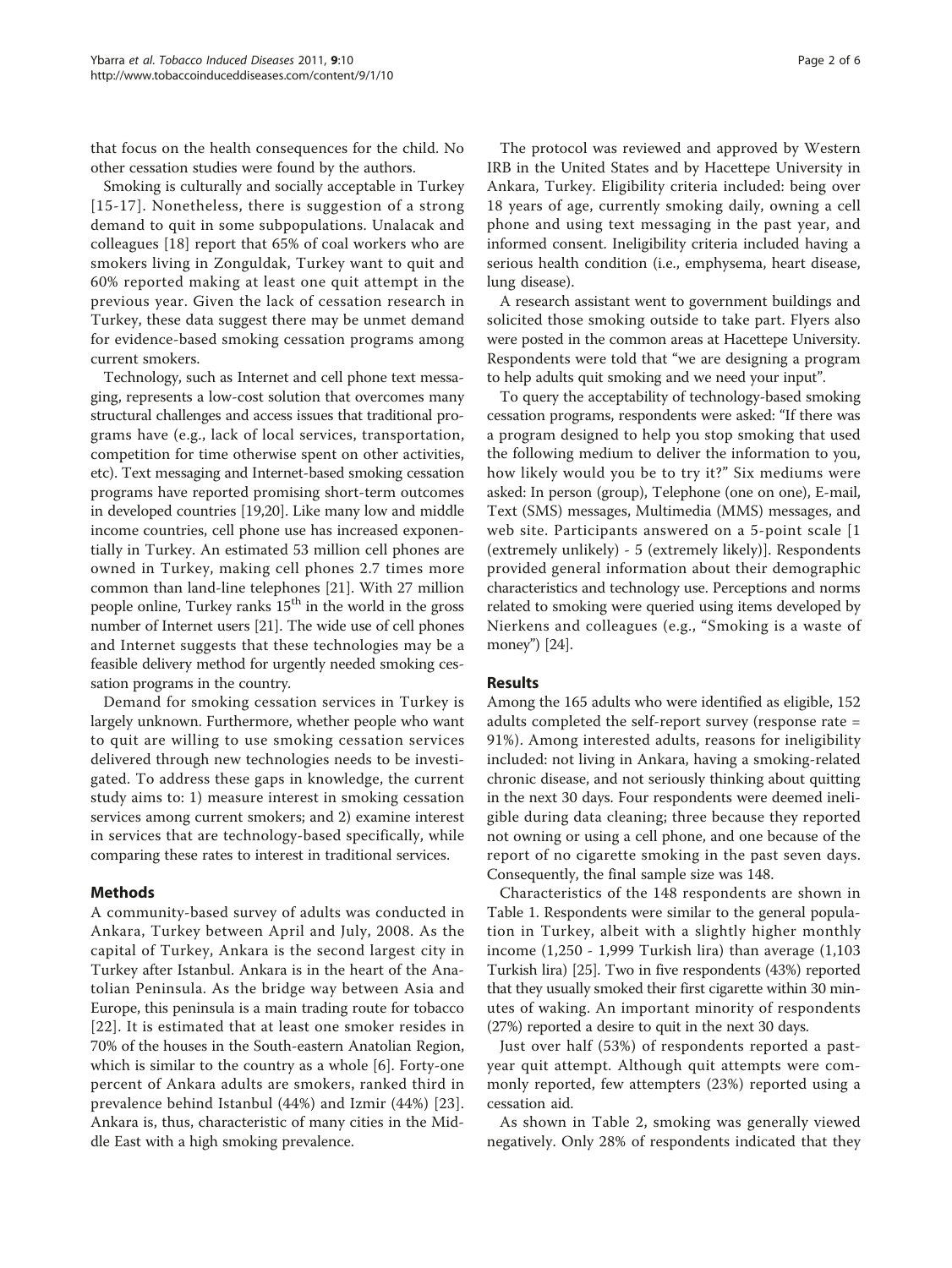<span id="page-2-0"></span>

|  | Table 1 Characteristics of survey respondents ( $n = 148$ ) |  |  |  |  |  |
|--|-------------------------------------------------------------|--|--|--|--|--|
|--|-------------------------------------------------------------|--|--|--|--|--|

| <b>Personal Characteristics</b>                                                 | % (n)       |
|---------------------------------------------------------------------------------|-------------|
| Demographic characteristics                                                     |             |
| Age (M: SD) range: 19-63                                                        | 37.8 (10.0) |
| Female                                                                          | 44% (65)    |
| Married                                                                         | 64% (94)    |
| Household income (per month)                                                    |             |
| 1249 ytl and less                                                               | 26% (39)    |
| 1250 - 1999 ytl                                                                 | 28% (41)    |
| 2000 - 4000 ytl                                                                 | 27% (40)    |
| More than 4000 ytl                                                              | 17% (25)    |
| Missing/don't know                                                              | $2\%$ (3)   |
| Technology Characteristics                                                      |             |
| Send/receive text messages everyday/almost every<br>day                         | 43% (63)    |
| Use email everyday/almost everyday                                              | 38% (56)    |
| Use Internet (other than email) everyday/almost<br>everyday                     | 49% (73)    |
| Health characteristics                                                          |             |
| Asthma                                                                          | 11% (16)    |
| Respiratory allergies                                                           | 10% (15)    |
| Smoking characteristics                                                         |             |
| Someone else in the household currently smoking                                 | 8% (12)     |
| Family member currently smoking                                                 | 80% (112)   |
| Family member has quit smoking                                                  | 59% (88)    |
| Current smoker of narghile (water pipe)                                         | 5% (7)      |
| First cigarettes of the day within 30 minutes of<br>waking                      | 43% (63)    |
| Average number of cigarettes in a day                                           |             |
| 1-5 cigarettes                                                                  | 9% (14)     |
| 6-15 cigarettes                                                                 | 43% (63)    |
| 16-25 cigarettes                                                                | 38% (56)    |
| 26-40 cigarettes                                                                | 10% (14)    |
| 40 or more cigarettes per day                                                   | $< 1\%$ (1) |
| Seriously thinking about quitting                                               |             |
| In the next 30 days                                                             | 27% (40)    |
| In the next 6 months                                                            | 14% (20)    |
| Sometime                                                                        | 39% (58)    |
| Never                                                                           | 18% (26)    |
| Missing                                                                         | 3% (4)      |
| Average number of quit attempts for 24 hours or<br>more in the past year (M:SD) | 1.2(1.5)    |

agreed or strongly agreed that smoking was "normal" and only 12% agreed that it was "cool". Conversely, 77% agreed that smoking was a waste of money and 94% agreed that it was bad for one's health.

All respondents had access to each type of smoking cessation program delivery medium asked about–in-person, telephone, email, cell phone-based text messaging and multimedia messaging, and web site. Seven in ten (69%) respondents said that they were somewhat or extremely likely to try at least one of the six quitting aids queried if they were trying to quit. Among those

| Perceptions about smoking (agree/strongly agree<br>that)               |           |  |  |  |  |
|------------------------------------------------------------------------|-----------|--|--|--|--|
| Negative attitudes towards smoking                                     |           |  |  |  |  |
| Smoking is annoying for people around the<br>smoker                    | 94% (139) |  |  |  |  |
| Smokers are not setting a good example for their 90% (133)<br>children |           |  |  |  |  |
| Smoking is a waste of money                                            | 77% (114) |  |  |  |  |
| Smoking has a negative health impact on self and<br>others             |           |  |  |  |  |
| Smoking is bad for the health of people around<br>the smoker           | 94% (139) |  |  |  |  |
| Smoking is bad for the smoker's health                                 | 94% (139) |  |  |  |  |
| Smokers have a higher chance of getting lung<br>diseases               | 90% (133) |  |  |  |  |
| Smokers have a higher chance of getting heart<br>diseases              | 90% (133) |  |  |  |  |
| Smokers cough more                                                     | 83% (123) |  |  |  |  |
| Positive attitudes towards smoking                                     |           |  |  |  |  |
| Smoking is normal                                                      | 28% (41)  |  |  |  |  |
| Smoking is not as bad for you as they make it<br>sound                 | 18% (27)  |  |  |  |  |
| Smoking is cool                                                        | 12% (18)  |  |  |  |  |

seriously thinking about quitting in the next 30 days  $(27\% , n = 40)$ , many indicated they would be somewhat or extremely likely to try a program if it were available in-person (63%), via telephone (53%), on email (51%), via text messaging (45%), or online (43%) with some somewhat or extremely likely to try a program if it were available via multi-media text messaging (20%; see Table [3\)](#page-3-0). Responses generally were similar for smokers who were not seriously thinking about quitting. Of exception, a greater proportion of the smokers seriously thinking about quitting (51%) than those not seriously thinking about quitting (28%) said they were somewhat or extremely likely to access a smoking cessation service via email ( $p = 0.04$ ).

### **Discussion**

Despite the high smoking prevalence in Ankara, [[23\]](#page-5-0) a city that is characteristic of many cities in middle income countries with high smoking prevalence, [[26\]](#page-5-0) many respondents report a desire to quit smoking. Furthermore, contrary to previous reports of social acceptability of smoking, [[24\]](#page-5-0) smoking is not viewed by the smokers in the current survey as a positive behavior. This finding may be because the population surveyed is more educated than the general public. Nonetheless, it seems that there is a population of smokers who view smoking negatively and are trying to quit, albeit unsuccessfully.

Findings suggest that there is interest in cessation services among smokers. Among the most likely population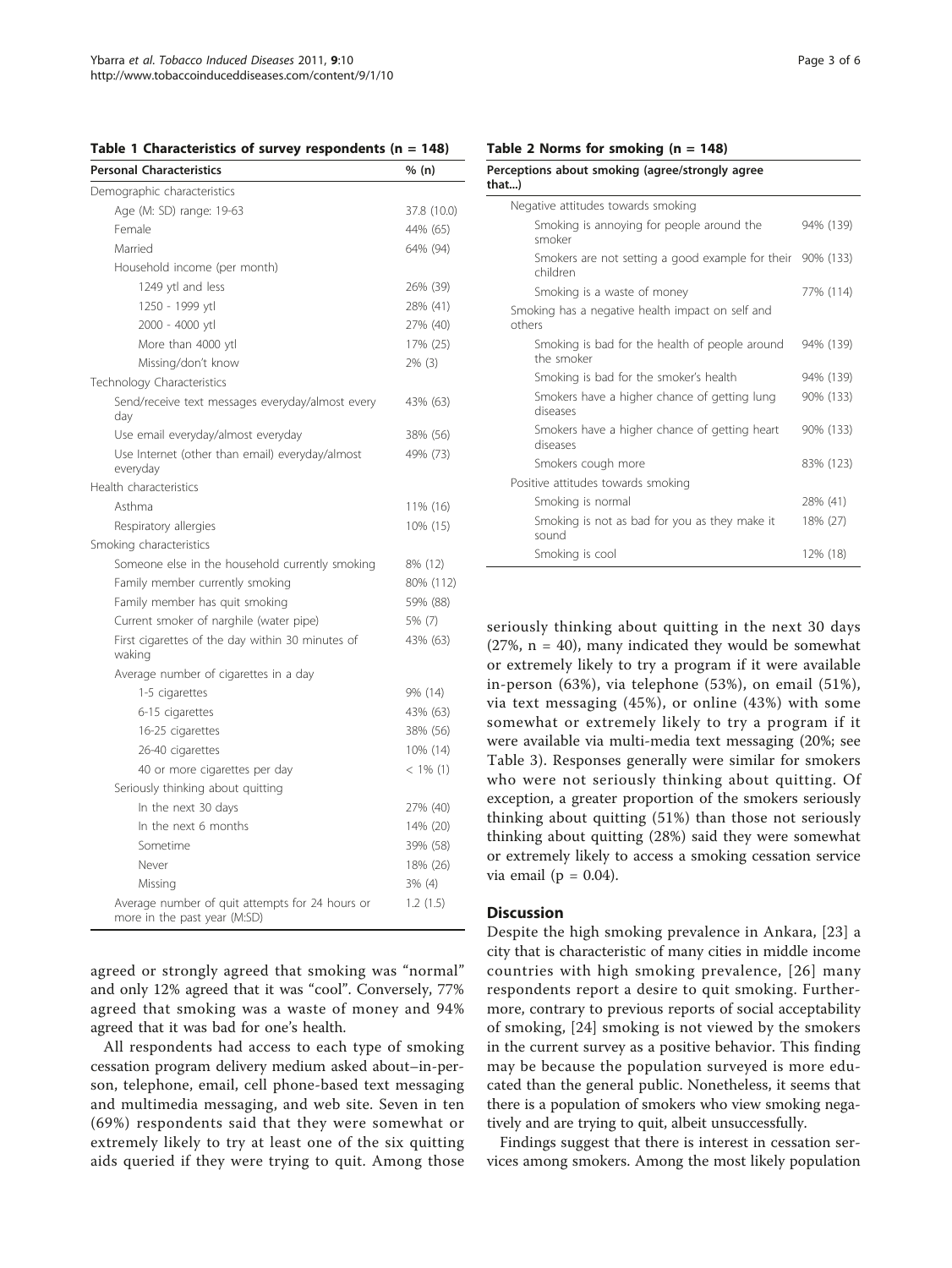|                               | Seriously thinking about<br>quitting in the next 30 days<br>$(n = 40)$ | Not seriously thinking about<br>quitting in the next 30 days<br>$(n = 108)$ |                               | p-value |
|-------------------------------|------------------------------------------------------------------------|-----------------------------------------------------------------------------|-------------------------------|---------|
| Mode of intervention delivery | % (n)                                                                  | % (n)                                                                       | <b>Statistical comparison</b> |         |
| In-person (group)             |                                                                        |                                                                             | $\chi^2(5) = 7.2$             | 0.21    |
| Extremely Likely              | 33% (13)                                                               | 15% (16)                                                                    |                               |         |
| Somewhat Likely               | 30% (12)                                                               | 31% (33)                                                                    |                               |         |
| Neither Likely nor unlikely   | 18% (7)                                                                | 19% (21)                                                                    |                               |         |
| Somewhat Unlikely             | 10% (4)                                                                | 18% (19)                                                                    |                               |         |
| Extremely Unlikely            | $10\%$ (4)                                                             | 16% (17)                                                                    |                               |         |
| Decline to answer             | $0\%$ (0)                                                              | $2\%$ (2)                                                                   |                               |         |
| Phone                         |                                                                        |                                                                             | $\chi^2$ (5) = 6.9            | 0.23    |
| Extremely Likely              | 25% (10)                                                               | 13% (14)                                                                    |                               |         |
| Somewhat Likely               | 28% (11)                                                               | 22% (24)                                                                    |                               |         |
| Neither Likely nor unlikely   | 20% (8)                                                                | 15% (16)                                                                    |                               |         |
| Somewhat Unlikely             | 15% (6)                                                                | 30% (32)                                                                    |                               |         |
| Extremely Unlikely            | 10% (4)                                                                | 17% (18)                                                                    |                               |         |
| Decline to answer             | $3\%$ (1)                                                              | 4% (4)                                                                      |                               |         |
| Email                         |                                                                        |                                                                             | $\chi^2$ (5) = 11.6           | 0.04    |
| Extremely Likely              | 28% (11)                                                               | 9% (10)                                                                     |                               |         |
| Somewhat Likely               | 23% (9)                                                                | 19% (20)                                                                    |                               |         |
| Neither Likely nor unlikely   | $13\%$ (5)                                                             | $8\%$ (9)                                                                   |                               |         |
| Somewhat Unlikely             | 20% (8)                                                                | 38% (41)                                                                    |                               |         |
| Extremely Unlikely            | 15% (6)                                                                | 19% (21)                                                                    |                               |         |
| Decline to answer             | $3\%$ (1)                                                              | $6\%$ (7)                                                                   |                               |         |
| Text messaging                |                                                                        |                                                                             | $\chi^2$ (5) = 3.2            | 0.66    |
| Extremely Likely              | 15% (6)                                                                | 9% (10)                                                                     |                               |         |
| Somewhat Likely               | 30% (12)                                                               | 22% (24)                                                                    |                               |         |
| Neither Likely nor unlikely   | $10\%$ (4)                                                             | $10\%$ (11)                                                                 |                               |         |
| Somewhat Unlikely             | 23% (9)                                                                | 34% (37)                                                                    |                               |         |
| Extremely Unlikely            | 20% (8)                                                                | 19% (21)                                                                    |                               |         |
| Decline to answer             | $3\%$ (1)                                                              | 5% (5)                                                                      |                               |         |
| Multi-media text messaging    |                                                                        |                                                                             | $\chi^2$ (5) = 2.6            | 0.76    |
| Extremely Likely              | $5\%$ (2)                                                              | $6\%$ (6)                                                                   |                               |         |
| Somewhat Likely               | 15% (6)                                                                | 10% (11)                                                                    |                               |         |
| Neither Likely nor unlikely   | 5% (2)                                                                 | 7% (8)                                                                      |                               |         |
| Somewhat Unlikely             | 35% (14)                                                               | 45% (49)                                                                    |                               |         |
| Extremely Unlikely            | 33% (13)                                                               | 23% (25)                                                                    |                               |         |
| Decline to answer             | 8% (3)                                                                 | 8% (9)                                                                      |                               |         |
| Internet                      |                                                                        |                                                                             | $\chi^2$ (5) = 8.3            | 0.14    |
| Extremely Likely              | 18% (7)                                                                | 7% (8)                                                                      |                               |         |
| Somewhat Likely               | 25% (10)                                                               | 18% (19)                                                                    |                               |         |
| Neither Likely nor unlikely   | $8\%$ (3)                                                              | 8% (9)                                                                      |                               |         |
| Somewhat Unlikely             | 28% (11)                                                               | 37% (40)                                                                    |                               |         |
| Extremely Unlikely            | 23% (9)                                                                | 20% (22)                                                                    |                               |         |
| Decline to answer             | 0% (0)                                                                 | 9% (10)                                                                     |                               |         |

# <span id="page-3-0"></span>Table 3 Likelihood of accessing a smoking cessation program based upon delivery mechanism

to access services - smokers seriously thinking about quitting in the next 30 days - the majority said they would likely use cessation services if they were available. This included both traditional and technology-based options. Traditional services such as in-person and telephone counseling engendered more interest than technology-based services among survey respondents. These services require relatively more resources however, and have limited accessibility. Indeed, Turkey's Ministry of Health has developed and is implementing a free quit line [personal communication, Emri, January, 2011]. Anecdotal accounts suggest that the infrastructure is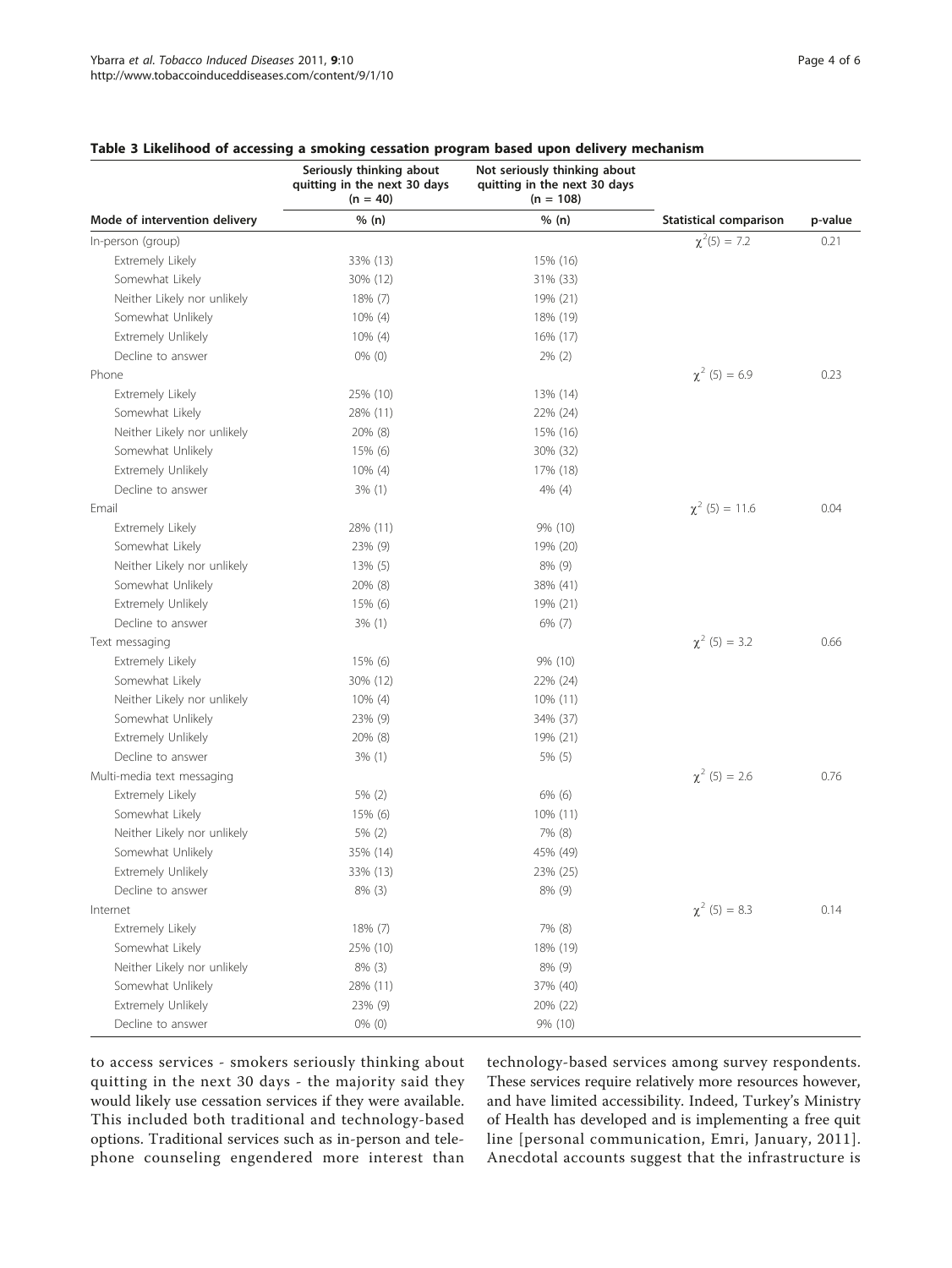<span id="page-4-0"></span>insufficient to meet demand; some people are waiting over 12 minutes on hold before speaking with a health educator. Opportunities to integrate higher cost efforts (e.g., quit lines) with more cost effective methods (e.g., text messaging) might be considered by public health officials. For example, text messages could reinforce information conveyed by the telephone counselor; or smokers could use the communication tool to reach out to the counselor when in crisis. This coupling of communication methods could increase the efficiency and, therefore, capacity of the telephone quit line.

Two in five respondents seriously thinking about quitting in the next 30 days expressed interest in text messaging and Internet-based cessation services. Reviews suggest that these delivery modes can be associated with behavior change at least in the short term [[19,20](#page-5-0)]. Interventions have been reported in New Zealand, the United States, England, and Australia. Data suggest exponential technology growth in Turkey, [[21](#page-5-0)] with similar usage increases noted in other countries in the Middle East and Asia [[27,28](#page-5-0)] that also have high smoking prevalence. Efforts to develop and test the efficacy of text messaging and Internet-based smoking cessation services in these countries are warranted.

Multimedia text messages had the lowest rate of interest among smokers. This may be because of the associated cost to both own an MMS-capable phone, as well as to send and receive these types of messages. This is in contrast to SMS, which is free to receive. Not all technology is equal, nor is access homogenous. Researchers are encouraged to consider the target population and where they "are". While MMS may provide more flexibility in programming, it reaches fewer people. If the lure of technology is its reach, then we diminish its impact by choosing less ubiquitous platforms. This said, researchers also must try to anticipate trends and develop programs for where populations may "be" in the future given the long lag time between development and implementation.

Study limitations include self-selection bias of the convenience sample, and the small sample size. Because of recruiting respondents near government buildings and Hacettepe University, our sample might be more educated, which may be related to increased interest in technology-based interventions compared to the general smoking population. This possibility, however, is offset by the fact that participants were told that "we are designing a program to help adults quit smoking"; participants did not self-select based upon interest in technology-based programs per se. It also should be noted that intention and interest in smoking cessation services (or lack thereof) do not equal participation (or lack of participation) in these services.

# Conclusion

Findings suggest that some adult smokers in Ankara may be interested in utilizing treatments to aid in cessation, including low-cost, high-reach technology-based applications such as text messaging, email, and web sites. Public health efforts should be focused on increasing the availability of and access to evidenced-based smoking cessation programs, including those that harness new technologies. As an example, these data will be used by the authors to inform the development of a text messaging-based smoking cessation program for adult smokers in Ankara.

# Funding

The project described was supported by Award Number R01TW007918 from the Fogerty International Center. The content is solely the responsibility of the authors and does not necessarily represent the official views of the Fogerty International Center or the National Institutes of Health.

#### Author details

<sup>1</sup>Internet Solutions for Kids, Inc., 555 N. El Camino Real #A347, San Clemente, CA 92672-6745, USA. <sup>2</sup>Department of Public Health, Hacettepe University School of Medicine, Ankara, 06100, Turkey. <sup>3</sup>Department of Family Medicine Michigan State University, B101 Clinical Center, Michigan State University, East Lansing, MI 48824, USA. <sup>4</sup>Department of Chest Diseases, Hacettepe University School of Medicine, Ankara, 06100, Turkey.

#### Authors' contributions

MLY, ATBB, and SE made substantial contribution to the survey conception and design. ATBB and SE made substantial contribution to the acquisition of data. MLY analyzed the data and drafted the article. All authors (MLY, ATBB, SE, NB, JSH, and JK) made substantial contribution to the interpretation of data and revised it critically for important intellectual content. All authors read and approved the final manuscript.

#### Competing interests

The authors declare that they have no competing interests.

Received: 15 February 2011 Accepted: 1 August 2011 Published: 1 August 2011

#### References

- 1. Firat D: [Tobacco and cancer in Turkey.](http://www.ncbi.nlm.nih.gov/pubmed/9216799?dopt=Abstract) J Environ Pathol Toxicol Oncol 1996, 15:155-160.
- 2. World Bank: World Bank list of economies (January 2011). World Bank. Washington, DC; 2011 [\[http://data.worldbank.org/country/turkey](http://data.worldbank.org/country/turkey)], Accessed March 23, 2011.
- 3. Central Intelligence Agency: The World Factbook: Turkey. Central Intelligence Agency. Washington, DC; 2011 [\[https://www.cia.gov/library/](https://www.cia.gov/library/publications/the-world-factbook/geos/tu.html) [publications/the-world-factbook/geos/tu.html](https://www.cia.gov/library/publications/the-world-factbook/geos/tu.html)], Accessed March 23, 2011.
- 4. Emri S, Bagci T, Karakoca Y: [Cigarette smoking habits among primary](http://www.ncbi.nlm.nih.gov/pubmed/9315838?dopt=Abstract) [school children in Turkey.](http://www.ncbi.nlm.nih.gov/pubmed/9315838?dopt=Abstract) Chest 1997, 112:863-864.
- Yürekli A, Önder Z, Elibol M, et al: The Economics of Tobacco and Tobacco Taxation in Turkey. International Union Against Tuberculosis and Lung Disease. Paris; 2010.
- 6. Bozkurt AI, Sahinoz S, Ozcirpici B, et al: [Patterns of active and passive](http://www.ncbi.nlm.nih.gov/pubmed/16436202?dopt=Abstract) [smoking, and associated factors, in the South-east Anatolian Project](http://www.ncbi.nlm.nih.gov/pubmed/16436202?dopt=Abstract) [\(SEAP\) region in Turkey.](http://www.ncbi.nlm.nih.gov/pubmed/16436202?dopt=Abstract) BMC Public Health 2006, 6:15.
- 7. Srinivas K, Rao B: [Explaining cross-country variation in cigarette](http://www.ncbi.nlm.nih.gov/pubmed/19133163?dopt=Abstract) [consumption.](http://www.ncbi.nlm.nih.gov/pubmed/19133163?dopt=Abstract) Tob Induc Dis 2009, 5:1.